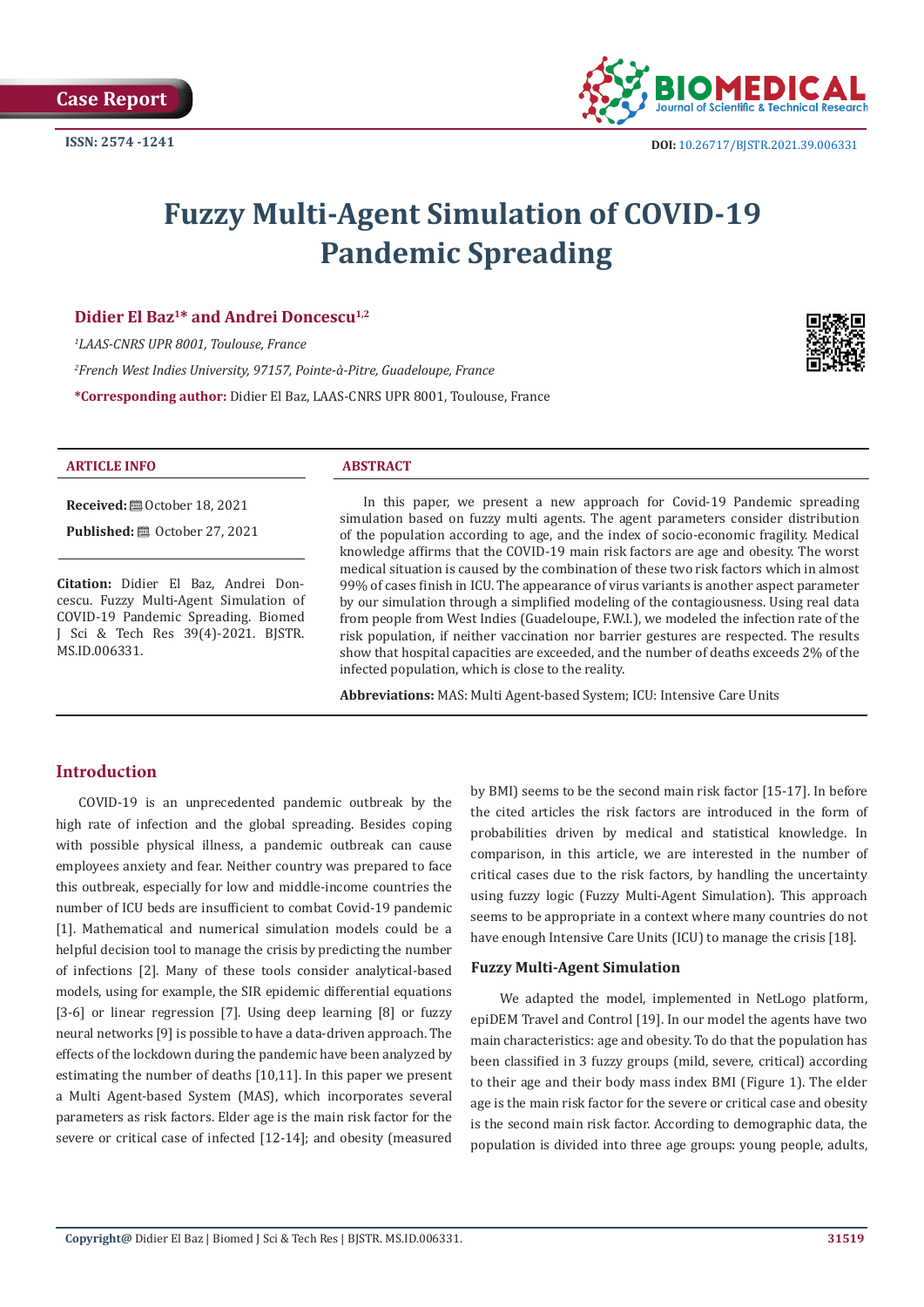and elderly. The severity of COVID-19 disease roughly corresponds to these three groups [20,21]. Statistically, the covid-infected young people have a mild form of the disease, adults have a more serious form and correspond to the group of severe patients, and elderly people represent most critical cases. Obviously, this classification does not consider comorbidities. We introduced in our model the variants of this virus, delta, which is at least 50% more contagious than the "classic" COVID-19 [22,23]. Therefore, we defined in our MAS simulation a zone of transmissibility. The transmissibility zone is represented by a bigger centroid around the infected agent than in the case of a non-infected agent (Figure 2).



**Figure 1:** Membership Functions : age and obesity.



**Figure 2:** Transmissibility Zone.

## **Results**

The fuzzy MAS simulation presented in this article supposed a missing situation of social distancing or barrier gestures. Therefore, the agents can circulate freely transmitting the disease to everyone with whom it comes into contact. Regarding the characteristics of COVID-19, the parameters are adapted to be directly linked to the disease. Average-recovery-time representing the average duration of the disease has been set to 25. Figure 3 displays a comparison of real number of infected people per day (orange curve) and simulated number via our method (blue curve). We know that the lockdown started the day 19 and our simulation shows what it could happened without lockdown [24-28].



# **Conclusion**

In this paper, we presented a simulation model of COVID-19 spreading in an insular context, considering a non-respect of social distancing and barrier gestures. The model of the spread of the COVID-19 pandemic used a MAS and was based on demographic data and medical knowledge based on two risk factors: age and obesity. These two aggravating risk factors were defined as parameters of agents by using fuzzy logic: fuzzy sets and aggregation fuzzy operators. Further the agents will be defined by considering the vaccination as barrier gesture. In addition, new variant of the virus more contagious will be modelled in this Fuzzy-MAS simulator.

# **Acknowledgment**

The authors of this article would like to thank the Agence Régionale de Santé de Guadeloupe (Regional Health Agency of Guadeloupe) and specially Service Analyse des Données de Santé de la Direction d'Evaluation et de Réponse aux Besoins des Populations (Health Data Analysis Department of the Department of Assessment and Response to Populations' Needs) for the provision of epidemiological data (incidence rate).